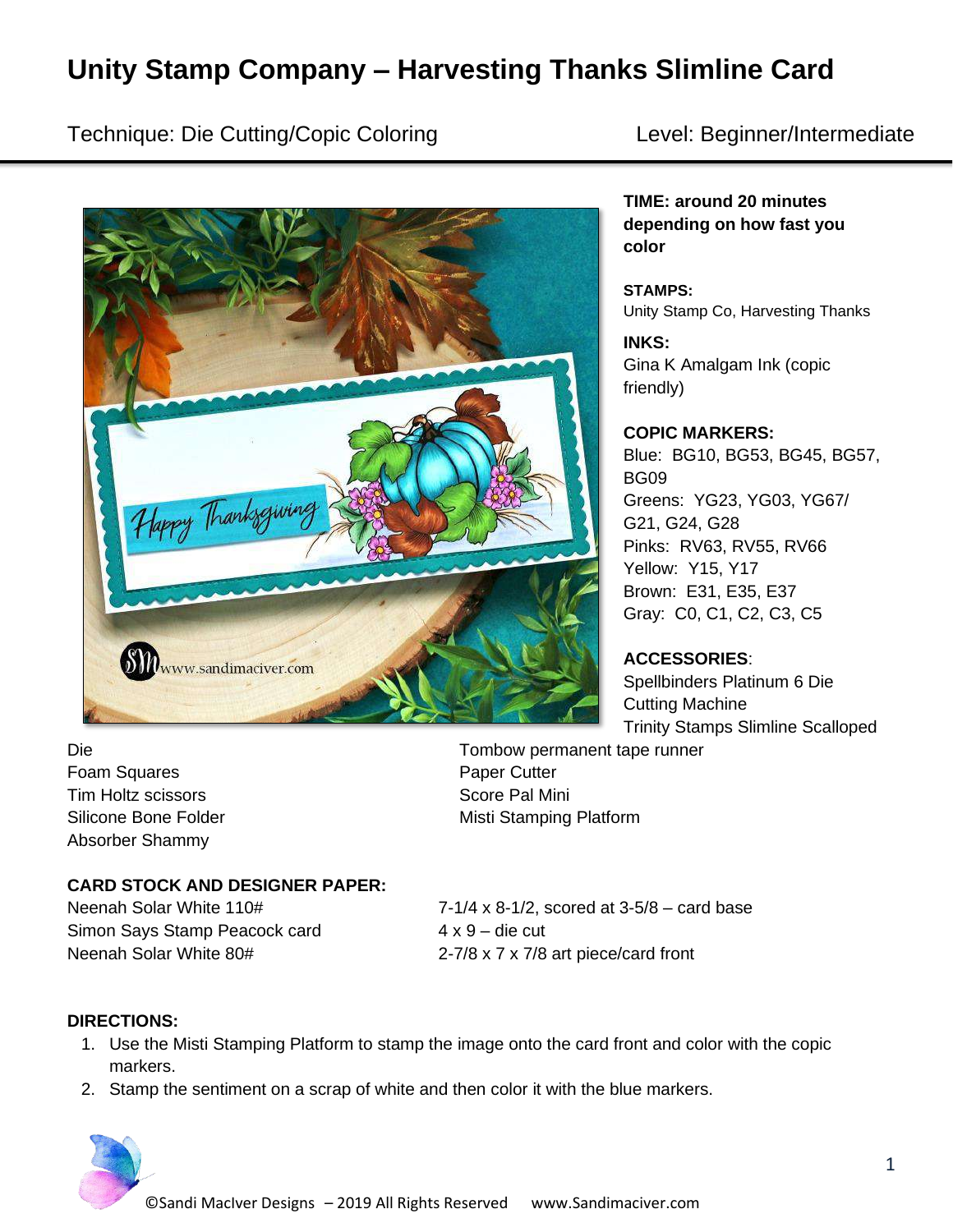- 3. Die cut the mat and attach it to the top folding slimline card base with the tape runner.
- 4. Add the card front to the center of the card base with tape runner.
- 5. Add the sentiment with foam squares.
- 6. Clean stamps with the shammy

# **Happy Stamping**





**Harvesting Thanks - Unity Stamp Company**

[ **[UNT](https://ldli.co/e/jgee0o)** ]



**(1) Slimline Card Series: Scalloped...**

## [ **[TRN](https://ldli.co/e/y7xxr1)** | **[SSS](https://ldli.co/e/pmnnq0)** | **[ELH](https://ldli.co/e/rlyyrz)** ]



**Neenah Classic Crest 110 LB SMOOTH...**



**Tool Basics FLUSH CUTTERS 4463**

[ **[SSS](https://ldli.co/e/17nn45)** ]



**Neenah Classic Crest 80 LB REAM...**





**Therm O Web PURPLE TAPE Easy Release...**

[ **[SSS](https://ldli.co/e/dz0093)** ]

[ **[SSS](https://ldli.co/e/xkeemj)** ]

[ **[SSS](https://ldli.co/e/zn1147)** ]

**neenah 80 lb at Simon Says STAMP!**



**Therm O Web 0.5 INCH PURPLE TAPE Easy...**



**Die Cutting and...**

[ **[SSS](https://ldli.co/e/93oolk)** | **[SPL](https://ldli.co/e/k0kk4p)** ]

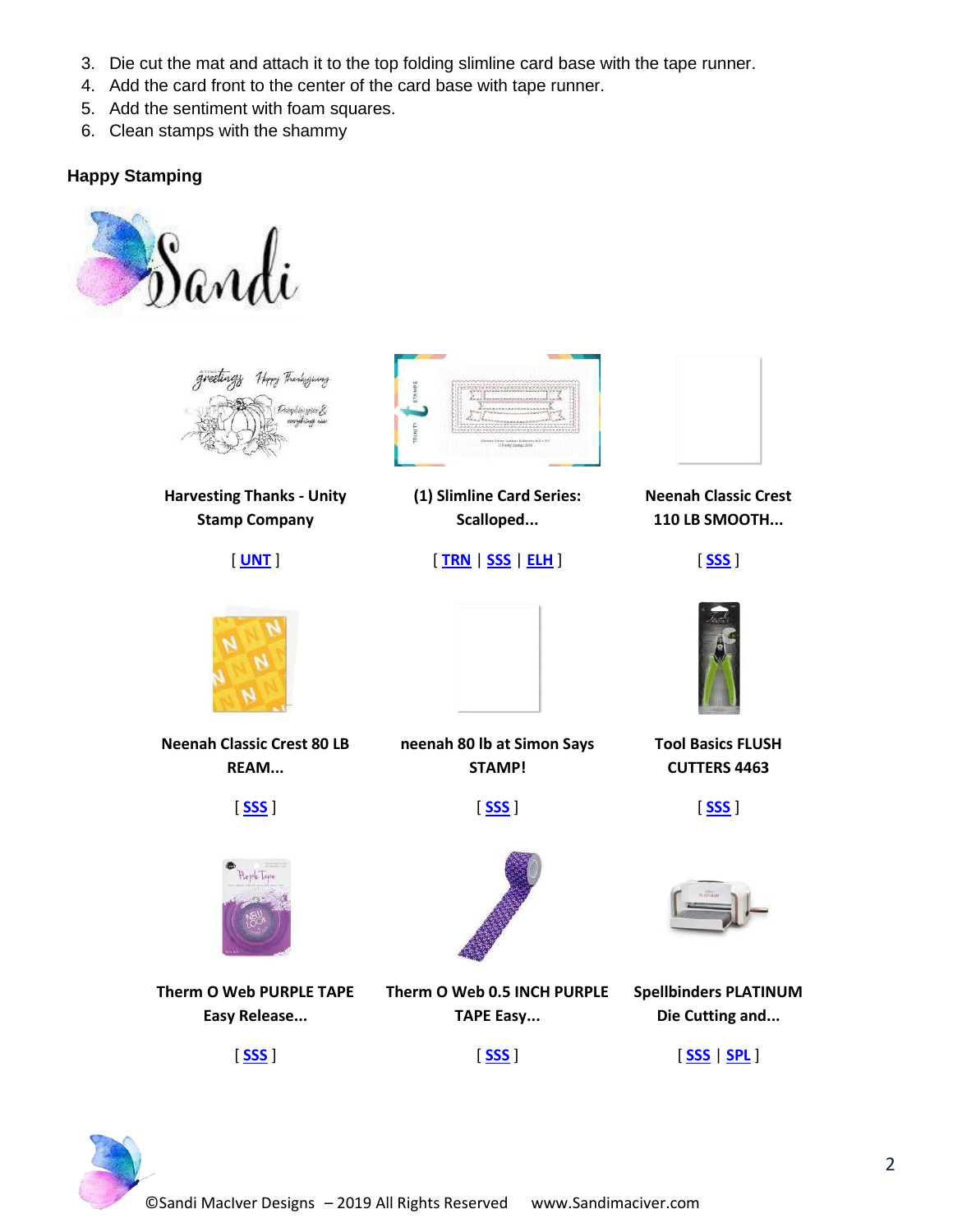

**Gina K Designs OBSIDIAN Amalgam Ink...**

[ **[SSS](https://ldli.co/e/72xxpy)** ]





**Copic Sketch Marker BG10 COOL Copic Sketch Marker BG53 ICE MINT...**

[ **[SSS](https://ldli.co/e/64rrp9)** ]



**Copic Sketch Marker BG45 NILE BLUE at...**

[ **[SSS](https://ldli.co/e/g7ggj7)** ]

**Copic Sketch Marker YG23 NEW LEAF...**

[ **[SSS](https://ldli.co/e/2o22p9)** ]

**Copic Sketch MARKER G21 LIME GREEN at...**

[ **[SSS](https://ldli.co/e/m2mm3m)** ]



**Copic Sketch Marker BG57 JASPER...**

[ **[SSS](https://ldli.co/e/0kppnl)** ]

**Copic Sketch Marker YG03 YELLOW GREEN...**

[ **[SSS](https://ldli.co/e/50rrmk)** ]

**Copic Sketch MARKER G24 WILLOW Green...**

[ **[SSS](https://ldli.co/e/e9kke2)** ]

**SHADOW...**

[ **[SSS](https://ldli.co/e/n5mm0p)** ]



**Copic Sketch MARKER BG09 BLUE GREEN...**

[ **[SSS](https://ldli.co/e/4gkkp5)** ]



**Copic Sketch Marker YG67 MOSS Dark...**

[ **[SSS](https://ldli.co/e/36pprg)** ]



**Copic Sketch MARKER G28 OCEAN GREEN...**

[ **[SSS](https://ldli.co/e/qe664r)** ]

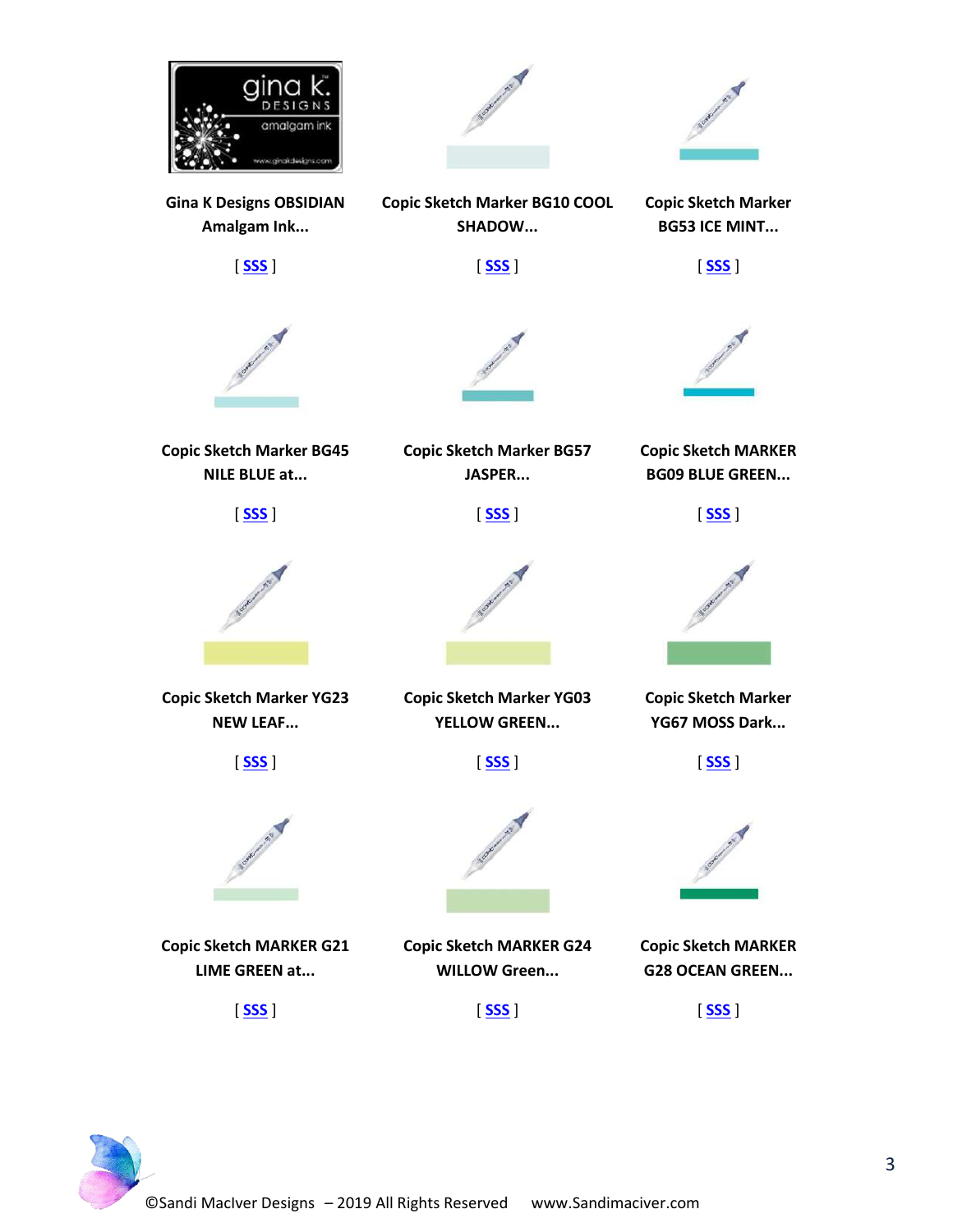